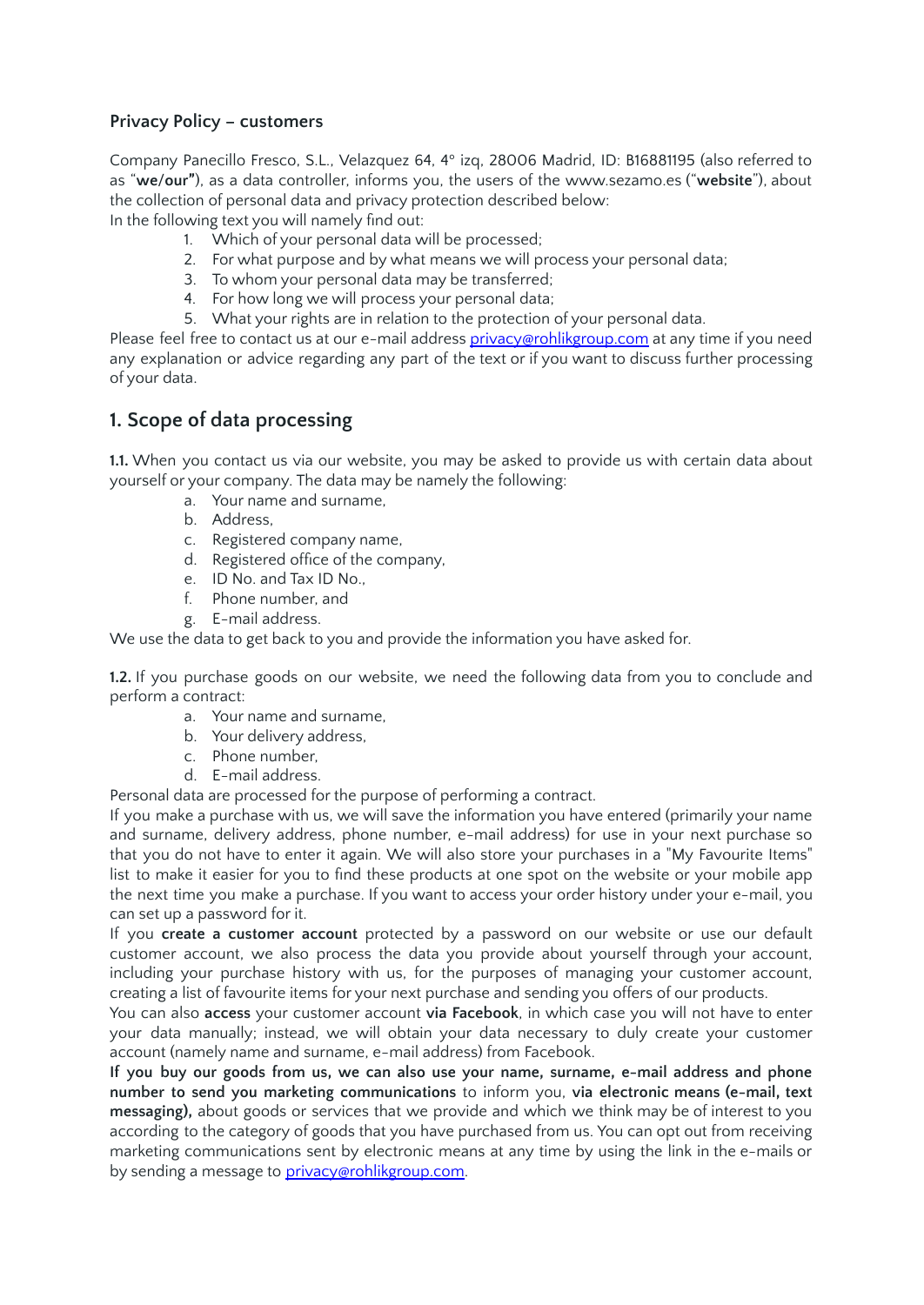We may also send/provide you with our offers, information about news and discounts or other marketing communications:

- o **by post**, in which case we will process your name, surname and address for these purposes;
- o **by phone** (live conversation), in which case we will process your name, surname and phone number for these purposes.

Please notify us in writing should you not wish to receive marketing communications from us by phone or by post.

If you fill a customer satisfaction questionnaire after you make a purchase, we will file it with the data on your order and we will process the data you provide in the questionnaire to enhance the quality of our services. The completion of the questionnaire is voluntary.

The provision of data for the purpose of performance of the contract and the provision of data to allow us to respond to your questions and provide you with requested information is our prerequisite for concluding a contract; if you fail to provide the data, the contract may, as a result, not be concluded, or your questions may be left unanswered.

**1.3.** If you give us your consent on our website, we will also process the data you provide, including your purchase history, for the following purposes:

- o conducting marketing analyses and statistics, including profiling;
- o sending marketing communications regarding our goods and services and of our partners to your e-mail address, taking into account your purchases, preferences or otherwise tailored to select the goods and services best suited to your needs;
- o using personal data transferred to us by the social network Facebook, if you log in through this social network, to the extent of your settings, for the above purposes.

Provision of such consent is voluntary and you are not obliged, under any legal regulation, to give your consent. You may withdraw your consent at any time without prejudice to the processing of your data prior to its withdrawal.

#### **2. Who has access to your personal data**

Your personal data will be processed by us as the controller. The data controller Panecillo Fresco, S.L., is part of a group of companies led by the company Rohlik Group a.s. with its registered office at Sokolovská 100/94, Karlín, 186 00 Prague 8, Czech Republic. Personal data sharing for internal administrative and operational purposes between Rohlik [Group](https://www.rohlik.group/) a.s. group of companies all based in the EU takes place on the legal basis of Article 6 (1) (f) GDPR, i.e., legitimate interest, in compliance with Recital 48 GDPR.

We may transfer your personal data to our subcontractors to carry out the processing for us for the above purposes. Personal data may be transferred to:

- o an external accounting firm;
- o an external law firm;
- o processors who provide server, web, cloud or IT services to us or who are our business partners.

# **3. Duration of personal data processing**

**3.1.** We will process your personal data for the period we provide you with our services or perform a mutual contract or for the period necessary to comply with archiving obligations under applicable laws, such as the Accounting Act, the Archives and Records Act, or the Value Added Tax Act.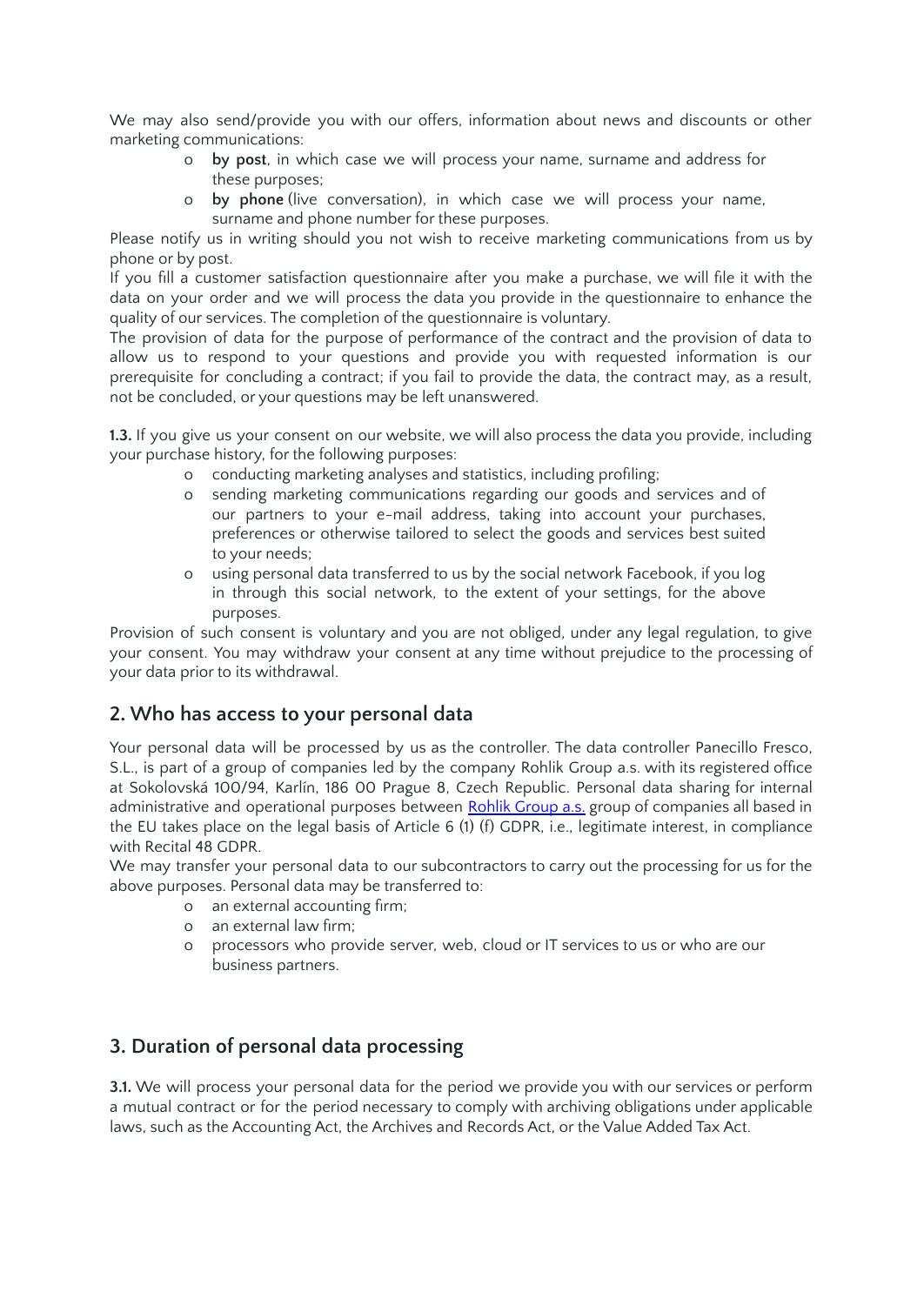**3.2.** After the performance of the contract (payment of the price and delivery of the goods), we continue to process your personal data for our legitimate interests, which are the protection of our claims, for the necessary period, but no longer than 4 years.

**3.3.** We will process personal data relating to your customer account, including the data contained therein, for the purpose of managing your customer account and for the purpose of sending you offers for our goods until you cancel your account. However, if you set up a customer account (or log in to it via Facebook) and do not make any purchase with us, we will process the data for a period of 5 months after setting up such an account. We will retain the data about your purchases in your customer account for a period of 4 years and after expiry of that period we will delete them except where:

- o you have purchased from us in the last 6 months; or
- o you have logged into your customer account in the last 12 months; or
- o you have granted us your consent under points 1.3.

**3.4.** We will process the personal data that we process on the basis of your consent under points 1.3 and until you withdraw your consent. To withdraw your consent, please **send an e-mail with the relevant request to privacy@rohlikgroup.com**.

**3.5. In addition, you can refuse the processing of your personal data for the purpose of sending marketing communications at any time while this will not affect our other relations. You can simply refuse the sending of such communications by clicking on the link provided in the marketing communication sent, or you can send us an e-mail with the relevant request to privacy@rohlikgroup.com.**

#### **4. Cookies and social networks**

**4.1.** Cookies are small text files containing short data that can be stored on the user's device when visiting a website. We use cookies on our website for the following purposes:

- o remembering the logged-in user;
- o carrying out adding to the basket and ordering;
- o convenient web features;
- o anonymised evaluation of users' movements on the website;
- o customer chat;
- o obtaining voluntary feedback from users; and
- o ads serving personalisation.

**4.2.** We use the following marketing tools on our website:

- o Google Analytics advertising features beyond the basic analytical features (for more details, click [HERE](https://support.google.com/analytics/answer/6004245?hl=en));
- o Additional Hotjar services that can process information on the user as part of optimisation (for more details click [HERE](https://www.hotjar.com/privacy/));
- o Adform a tool that uses cookies to display advertising relevant for the user, to enhance the campaign performance overviews or to prevent users from seeing the same advertising multiple times (for more details, click [HERE\)](https://site.adform.com/privacy-center/overview/);
- o Marketing services provided by Facebook that enable an advertisement to be displayed to Website users visiting Facebook or other websites that also use these tools (for more details, click [HERE\)](https://www.facebook.com/privacy/explanation);

All personal data are processed in a lawful and transparent manner and only adequate, relevant and necessary data are requested in relation to the purposes of the processing.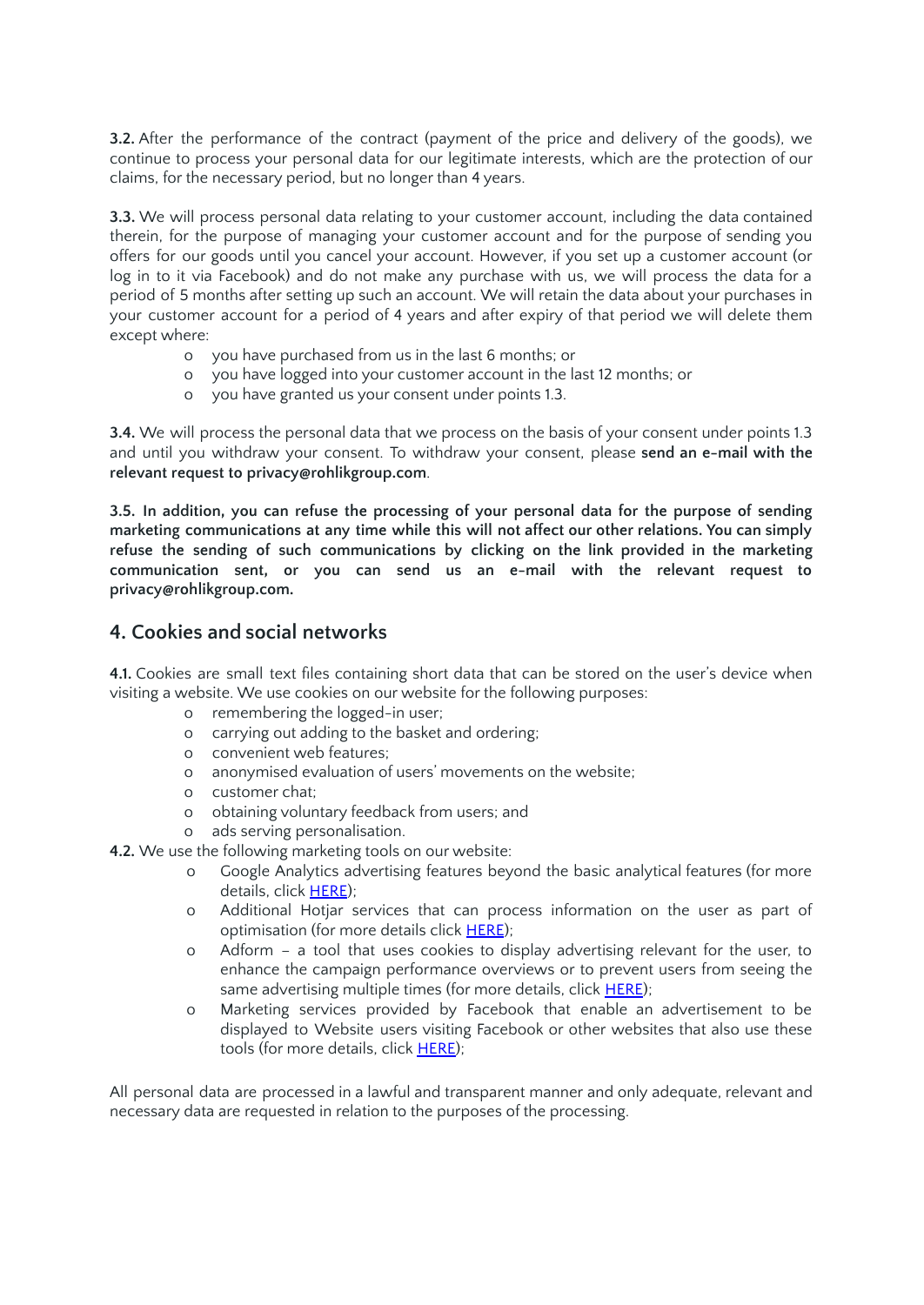**4.3.** You can reject cookies in the settings of your internet browser, or you can set the use of only some of them. You can find how to set cookies in the most frequently used browsers at the following links:

- o [Chrome](https://support.google.com/accounts/answer/61416?hl=cs)
- o [Firefox](https://support.mozilla.org/cs/kb/vymazani-cookies?redirect=no)
- o Internet [Explorer](https://support.microsoft.com/cs-cz/products/security)
- o [Opera](https://help.opera.com/cs/latest/security-and-privacy/)
- o [Microsoft](https://docs.microsoft.com/cs-cz/mem/configmgr/compliance/deploy-use/browser-profiles) Edge

**4.4.** The social network buttons are placed on our website mainly for the possibility of interacting with social networks in order to make the website more interesting for you as a user. Connection to the respective social network will only take place if you actively click on the relevant button. In this case, your web browser will start connecting to the servers of the relevant social network.

# **5. Your rights arising from the processing of personal data**

As a data subject, you have certain rights in connection with the processing of personal data, which result from applicable laws and which you may exercise at any time. These rights include

- (i) the right of access to personal data,
- (ii) the right to rectification of inaccurate personal data and to completion of incomplete personal data,
- (iii) the right to erasure of personal data if the personal data are no longer necessary in relation to the purposes for which they were collected or otherwise processed, or if it is established that the personal data have been unlawfully processed,
- (iv) the right to restriction of processing,
- $(v)$  the right to data portability,
- (vi) the right to object to processing of personal data whereupon the processing will be discontinued, unless compelling legitimate grounds for the processing demonstrably exist which override the interests, rights and freedoms of the data subject, in particular where such grounds include the exercise of legal claims, and
- (vii) the right to turn to the data protection authority.

**Right of access to personal data**: If you wish to know whether we are processing your personal data, you have the right to obtain information as to whether or not your personal data are being processed and, where that is the case, you also have the right to obtain access to your personal data.

**Right to rectification of inaccurate personal data and to completion of incomplete personal data**: If you think that we are processing personal data about you which are inaccurate or incomplete, you have the right to request their rectification and/or completion. We will rectify or complete the data without undue delay, taking into account technological capacities.

**Right to erasure**: If you request erasure, we will erase your personal data if (i) the personal data are no longer necessary in relation to the purposes for which they were collected or otherwise processed, (ii) the personal data have been unlawfully processed, (iii) you object to the processing and there are no overriding legitimate grounds for the processing of your personal data, or (iv) the legal obligation in EU or national law to process personal data no longer applies.

**Right to restriction of processing**: If you request restriction of processing, we will make your personal data unavailable, or will temporarily remove or store them, or will perform any other processing activities as may be necessary for the proper exercise of that right;

**Right to data portability**: If you wish us to transfer to a third party the personal data we are processing about you electronically on the basis of a contract or your consent, you may exercise your right to data portability. In the event the exercise of this right adversely affects the rights and freedoms of others, we will not be able to act on your request.

**Right to object**: The right to object to the processing of personal data for the performance of a task carried out in the public interest or in the exercise of official authority, or for protection of legitimate